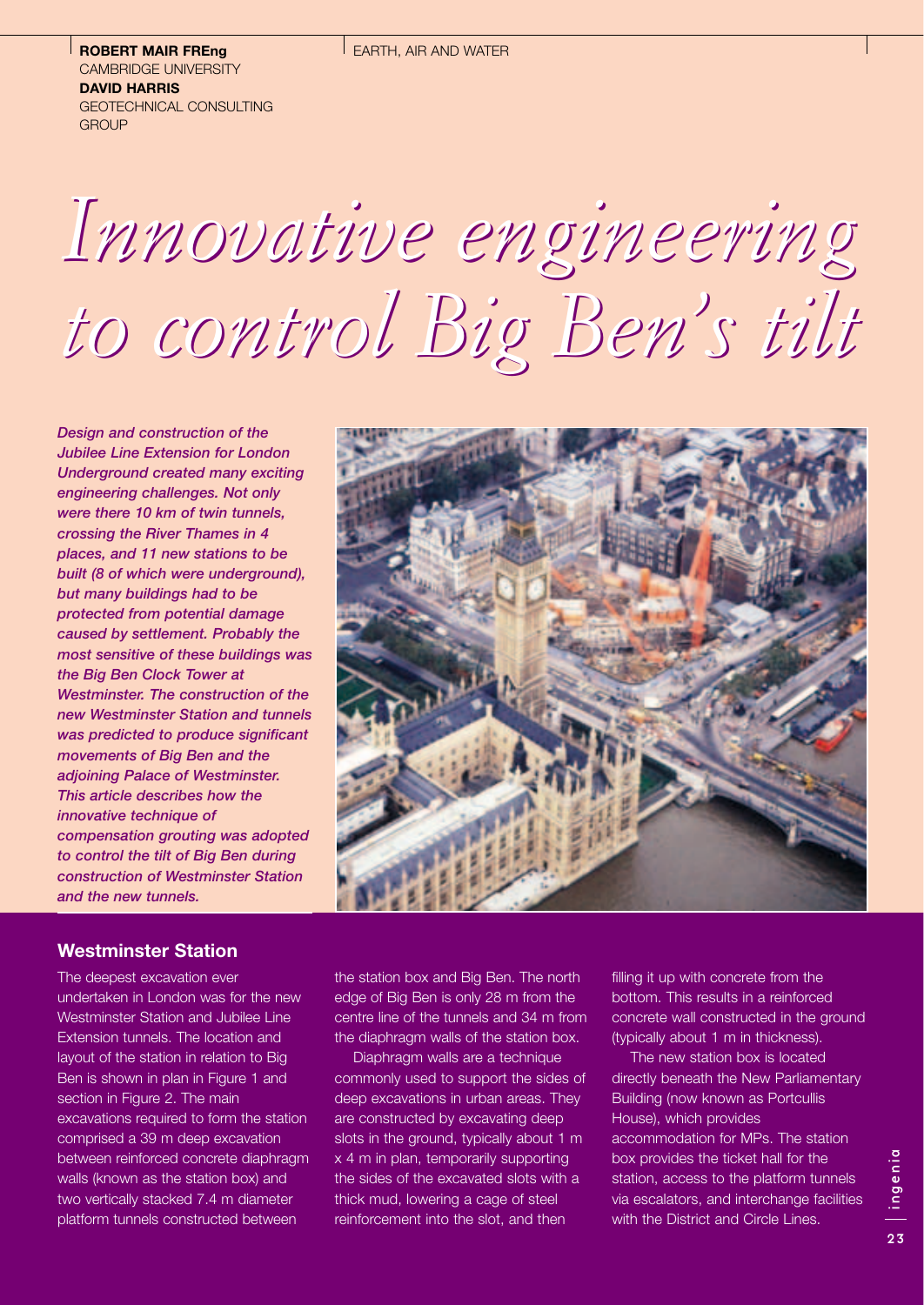

**Figure 1: Plan of the new Westminster Station and Jubilee Line Extension tunnels.**



Design of the station box had to meet the following exacting criteria:

- Provide support to the overlying Portcullis House, itself a seven storey building.
- Allow for headroom constraints that required the District and Circle Lines to be lowered in order to allow streetlevel access to Portcullis House.
- Provide new ticket hall and interchange facilities with the District and Circle Lines.
- Provide sufficient space for new escalators to give access to the new Jubilee Line Extension platform tunnels.
- Ensure that the combined settlement effects of the construction of the station box and the tunnels did not result in unacceptable movement of adjacent structures, in particular of Big Ben.

# **Big Ben Clock Tower**

raft is founded within the Terrace Gravels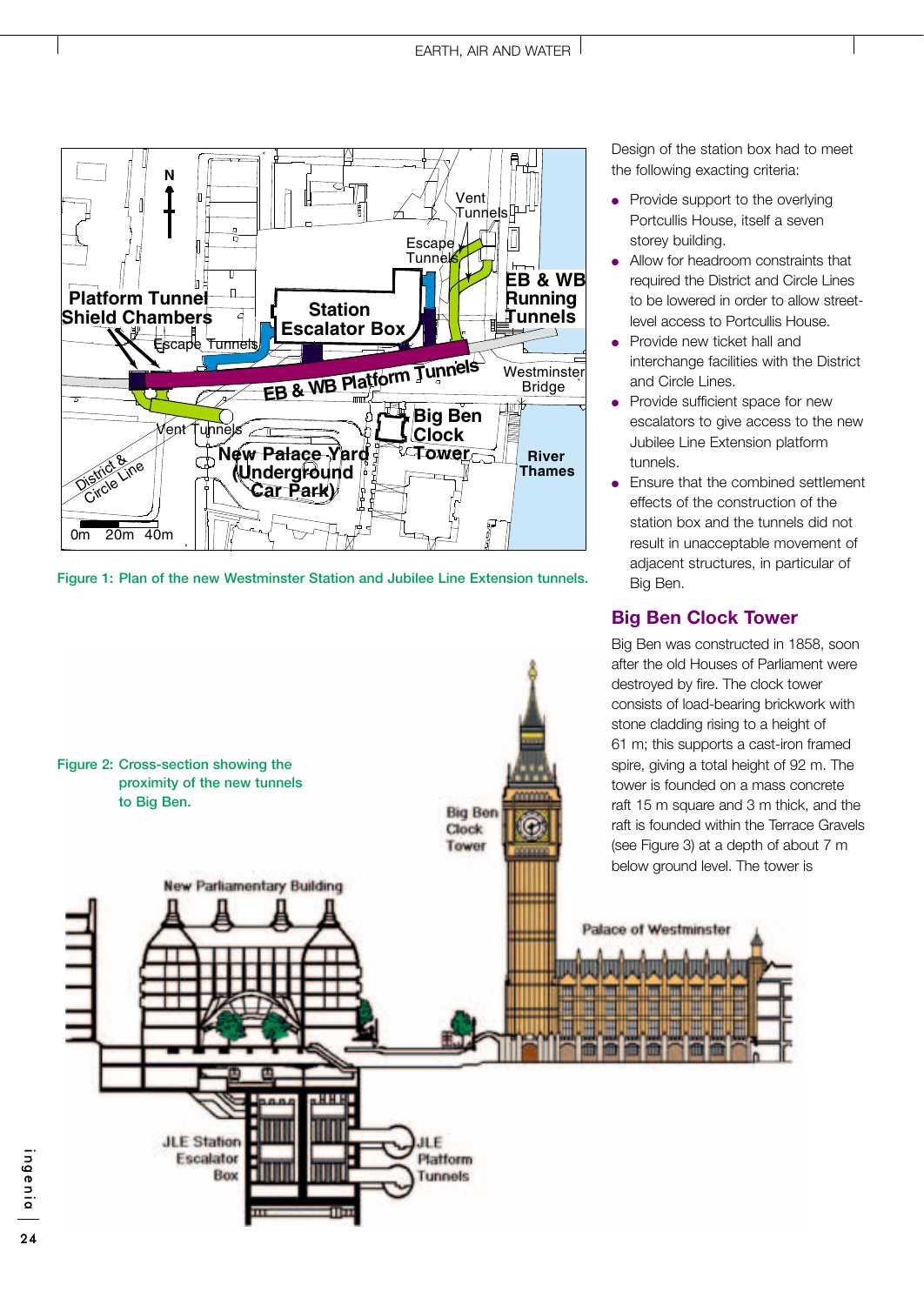estimated to have a weight of 85 meganewtons, giving an average bearing pressure on the underside of the raft foundation of about 400 kilopascals.

## **Ground conditions and movements**

A cross-section through the station box, the tunnels and the foundations of Big Ben is shown in Figure 3, which also shows the soil strata. The Terrace Gravels (on which the mass concrete raft of Big Ben is founded) are about 6 m thick and are underlain by London Clay which is about 35 m thick and extends to below the bottom of the station box.

Any deep excavation in soft ground inevitably causes ground movements outside the excavation. Vertical ground movements lead to settlement of adjacent buildings and possible damage (depending on the magnitude of the movement); this is usually accompanied by horizontal ground movements which can also cause damage in some circumstances. The magnitude of ground movements is directly proportional to the depth of the excavation, and the extent to which

ground movements are detected is typically around twice the excavation depth (from the edge of the excavation). Construction of the 18 m deep New Palace Yard underground car park (see Figure 1), which is 16 m to the west of Big Ben, caused the tower to tilt towards the car park by about 1:4000. Hence the presence of Big Ben only 34 m from the edge of the 39 m deep excavation was definitely a cause for concern.

The problem was compounded by the proposed construction of the two platform tunnels between the station box and Big Ben. Tunnels in soft ground also cause settlement and horizontal ground movements. Analysis showed that the combined construction of the station box and tunnels would cause Big Ben to tilt towards the station by a significantly greater amount than it had moved towards the underground car park, unless protective measures were implemented.

### **Preventing the tilt**

The tilt of Big Ben towards the station needed to be carefully controlled

because of the intimate connection between the tower and the Palace of Westminster – tilt would lead to cracking where the tower and the Palace were connected. Particular measures incorporated into the design of the station box to minimise ground movements included stiff walls and internal propping of appropriate stiffness, and low-level tunnelled struts installed before excavation.

The location of the struts is shown in the cross-section in Figure 3. Three tunnels of 1.7 m diameter were excavated by hand in the London Clay; access was gained from the open shaft of one of the 3 m diameter shafts used for the piled foundations to support the station floors and the overlying Portcullis Building. Each tunnel was then filled with concrete, and jacks installed so that the load in the struts could be adjusted as the excavation proceeded within the main station box. Finite element analysis had shown that these low-level struts installed prior to any excavation within the station box would significantly reduce the ground movements by restraining the

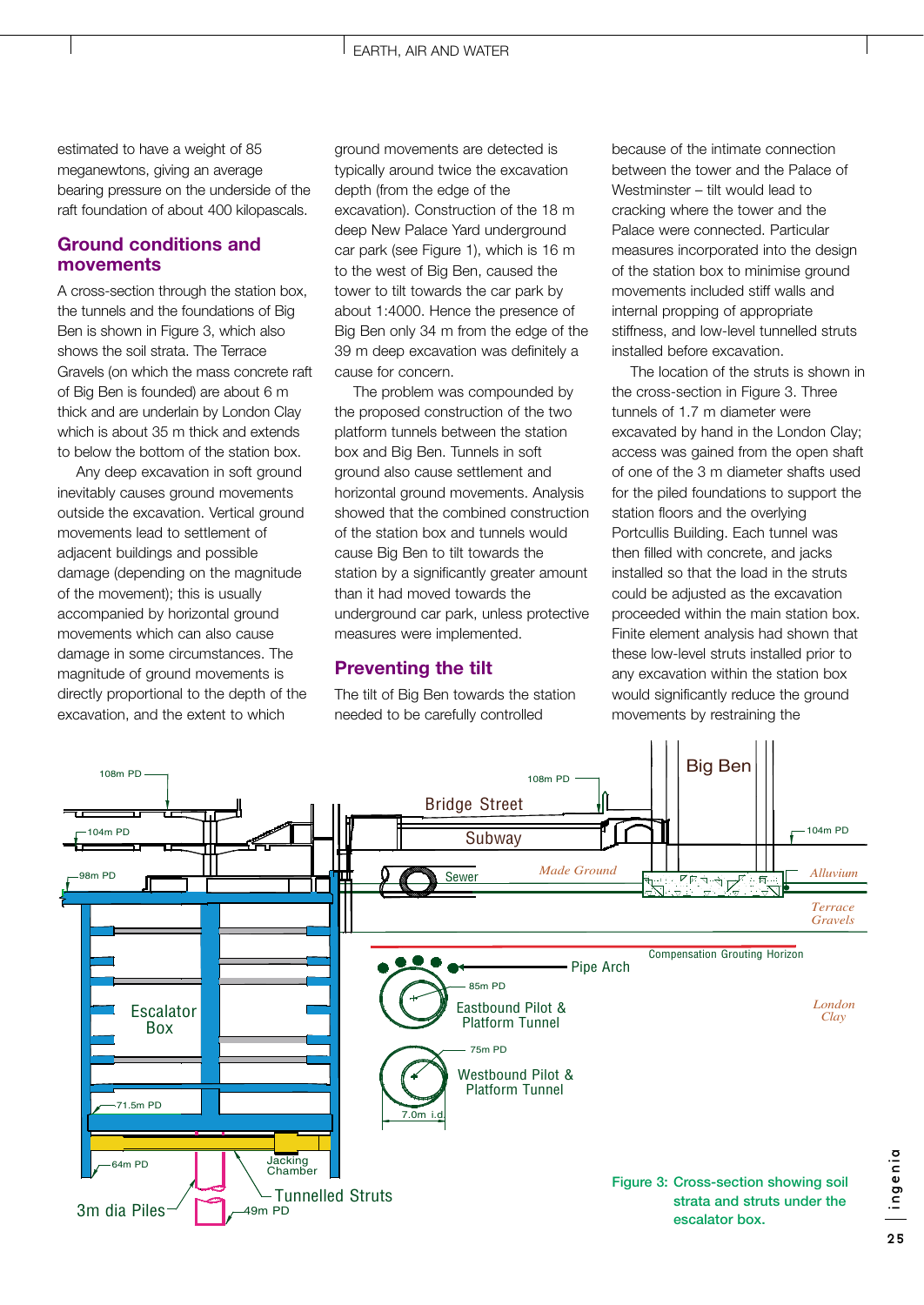diaphragm walls from moving inwards during excavation.

Despite the provision of the low-level tunnelled struts it was recognised that the combination of the station box excavation and construction of the two 7.4 m diameter platform tunnels would still lead to unacceptable tilting of Big Ben. Another contingency protective measure was called for.

### **Compensation grouting**

Compensation grouting is a relatively new technique for controlling ground movements induced by tunnelling and deep excavations. It was first introduced in the UK to control settlements during construction of a 10 m diameter escalator tunnel beneath Waterloo Station and the technique was subsequently widely adopted on the Jubilee Line Extension project. The principle of the technique is to inject grout (a mixture of cement, sand and

### **Figure 4: Array of grout tubes showing the most frequently used pattern of injections (solid circles represent quantity of grout in litres).**

water) between the tunnel and the affected building's foundations to compensate for the ground movement caused by the tunnel excavation.

The grout is injected simultaneously with tunnelling in response to detailed monitoring observations, the aim being to limit building settlement and distortion to specified values.

To achieve this, a network of horizontal steel tubes is installed in the ground beneath the structure to be protected. Each tube (known as a TAM, the abbreviation for 'tube à manchette') has a series of holes, typically spaced at 0.3 m intervals. A system of rubber sleeves and inflatable packers is used to select a particular hole through which grout is injected, and the system allows repeated grouting through the same hole.

Figure 4 shows the array of horizontal grout tubes drilled from a shaft which was located in the middle of Bridge Street. The tubes were about 50 m long and were drilled beneath the foundation of Big Ben and immediately to the north. The level of the tubes was chosen to be just below the interface of



the Terrace Gravels and London Clay (shown in Figure 3 as 'Compensation Grouting Horizon'). The spacing of the tubes was designed to allow grout to be injected from any one of a very large number of holes.

The decision as to which hole, and how much grout, to use depended on the detailed response of Big Ben to the construction of the adjacent station and tunnels. The grouting aimed not to stop all tilting but to prevent Big Ben from tilting more than an acceptable amount. Grouting was undertaken over a 21 month period, from January 1996 until September 1997, during which a total of 122 cubic metres of grout was injected in 24 different episodes. The pattern of injections used most frequently is shown in Figure 4, and the solid circles represent the quantity of grout (in litres) injected for a particular episode.

### **Measurements**

The tilt of Big Ben was the most important parameter that had to be monitored during the station and tunnel construction, and a range of independent monitoring systems was installed. An optical and an electronically read plumb line were used to measure tilt directly – the electronic data being transmitted immediately to computers in the engineers' offices. Prism targets attached to the clock faces were surveyed to give displacements in three dimensions, and precise levelling of 4 points was undertaken on the corners of Big Ben; from these measurements the tilt could be calculated.

Figure 5 shows the observed change of tilt with time as the deep excavation for the station progressed and the tunnels were constructed. The tilt is represented as the horizontal movement at a height of 55 m, which corresponds to the height of the clock face above ground level. Along the top of Figure 5 can be seen the tunnel progress (comprising pilot tunnels and then enlargements), and along the bottom of the figure can be seen the station box excavation progress (in metres, up to 39 m in depth).

ingenia